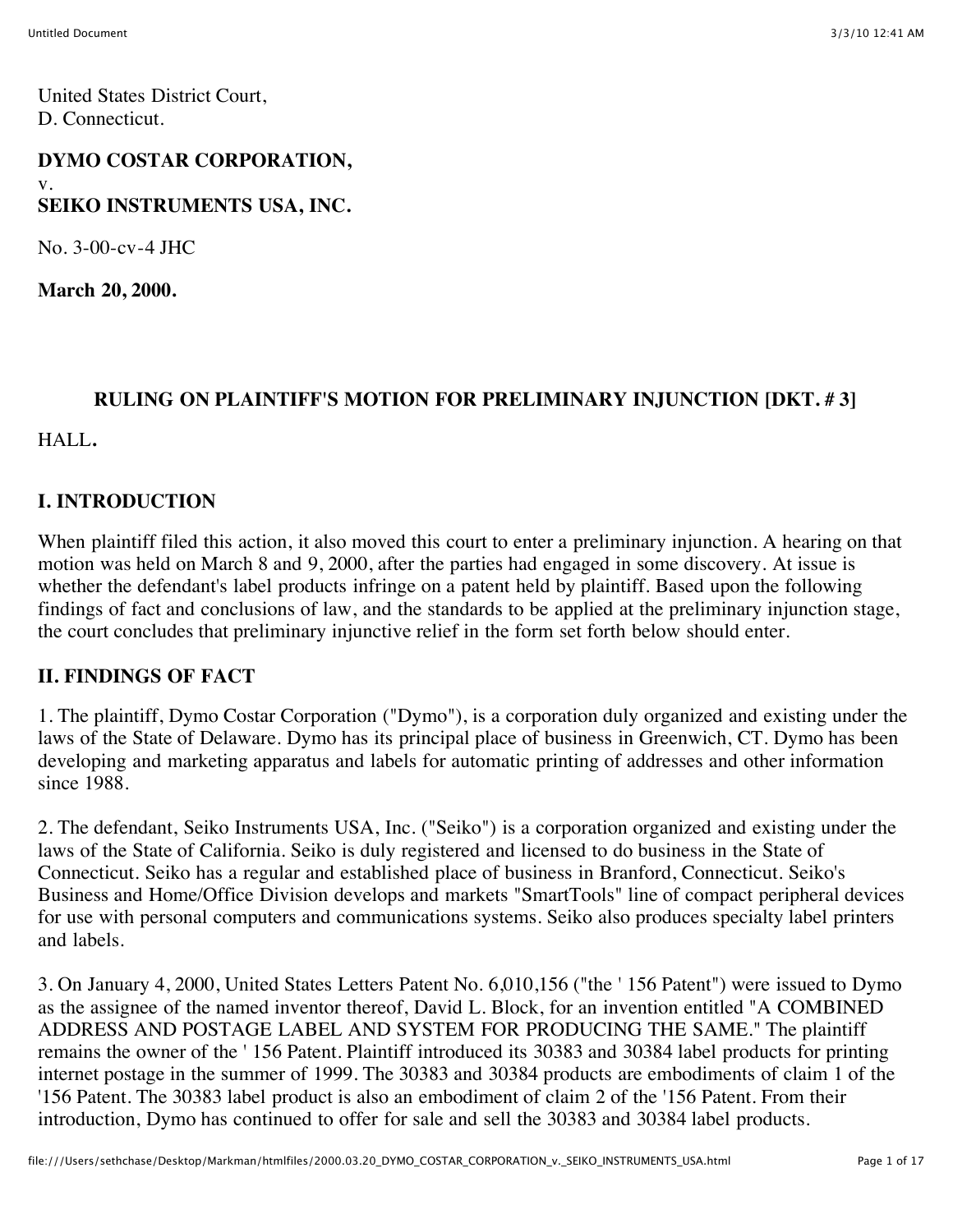4. Seiko introduced its "SLP-Postage" label product for printing internet postage in about September 1999. Since that introduction, Seiko has offered for sale and sold SLP-Postage labels.

5. Postage meters, which have been in use for many years, apply printed indicia of postage value in lieu of traditional adhesive paper stamps. Other technology for automated processing of mail includes barcode printing and reading apparatuses. By printing and reading barcodes as indicia for address information, or postage information, mailers and the United States Postal Service ("USPS") can implement automatic mail processing systems that reduce cost and improve the efficiency of mail handling.

6. With the advent of widespread access to the internet and World Wide Web, interest arose regarding the possibility of delivering postage via the internet ("Internet Postage"). In July 1996, the USPS established the Information Based Indicia Program ("IBIP"), a working group charged with developing standards and timetables for implementation of an internet-delivered postage system. Because the sale of postage is the USPS's principal source of revenue, and because of the importance of assuring proper delivery and printing of metered postage, and preventing fraud and other undesirable uses of postage meters, the USPS has always closely regulated the conditions under which metered postage could be used. The IBIP embodied a similar approach toward closely supervising implementation of internet-delivered postage.

7. Internet Postage promises potentially significant improvements in convenience and efficiency for both the USPS and its users. By purchasing postage on a personal computer via the internet, for use by a printer attached to the computer, a user could avoid the need to travel to the post office to purchase stamps. If the postage purchase and output system could also be integrated with the user's word processing, address database, and printing functions for the user's other business documents (and in particular, the user's correspondence), the user could generate a letter, find and attach the proper recipient address, and generate an appropriate address label and postage indicia, all at the same personal computer workstation. Such a procedure would be even more convenient than the use of a conventional postage meter. Although it may also be replenished with additional postage units by telephone without traveling to the post office, a conventional postal meter still requires the user to perform a number of different transactions on a number of different machines for letter and address label generation and postage purchase and application.

8. The USPS had assumed that only inkjet or laser printers with a printing resolution of 300 Dots Per Inch ("DPI") or greater could produce barcodes of sufficient quality for accurate scanning. Cooperative efforts and work by USPS personnel and consultants and experts from the label, printer, and postage meter industries demonstrated to the USPS that label printers which use thermal printing means, such as those produced for years by Dymo and Seiko, could produce barcodes of sufficiently-readable resolution for use with the proposed Internet Postage system. The USPS accepted Dymo's thermal printers as part of the first USPS-approved output system for Internet Postage.

9. The USPS's IBIP process of formulating Internet Postage standards and approving vendors was a lengthy one. To achieve this approval, both E-Stamp and Stamps.com had to prove that their proposed Internet Postage delivery system, and the software that would be used by each end user to download and use such postage, met the stringent IBIP technical standards. The 1996 USPS specification discusses printing postage indicium and a related recipient's address on label(s), as "an integral unit." PX6, at 3-9.

10. In August 1999, the USPS determined that two companies, E-Stamp Corporation ("E-Stamp"), and Stamps.com, Inc. ("Stamps.com"), would be approved as initial vendors of Internet Postage. E-stamp and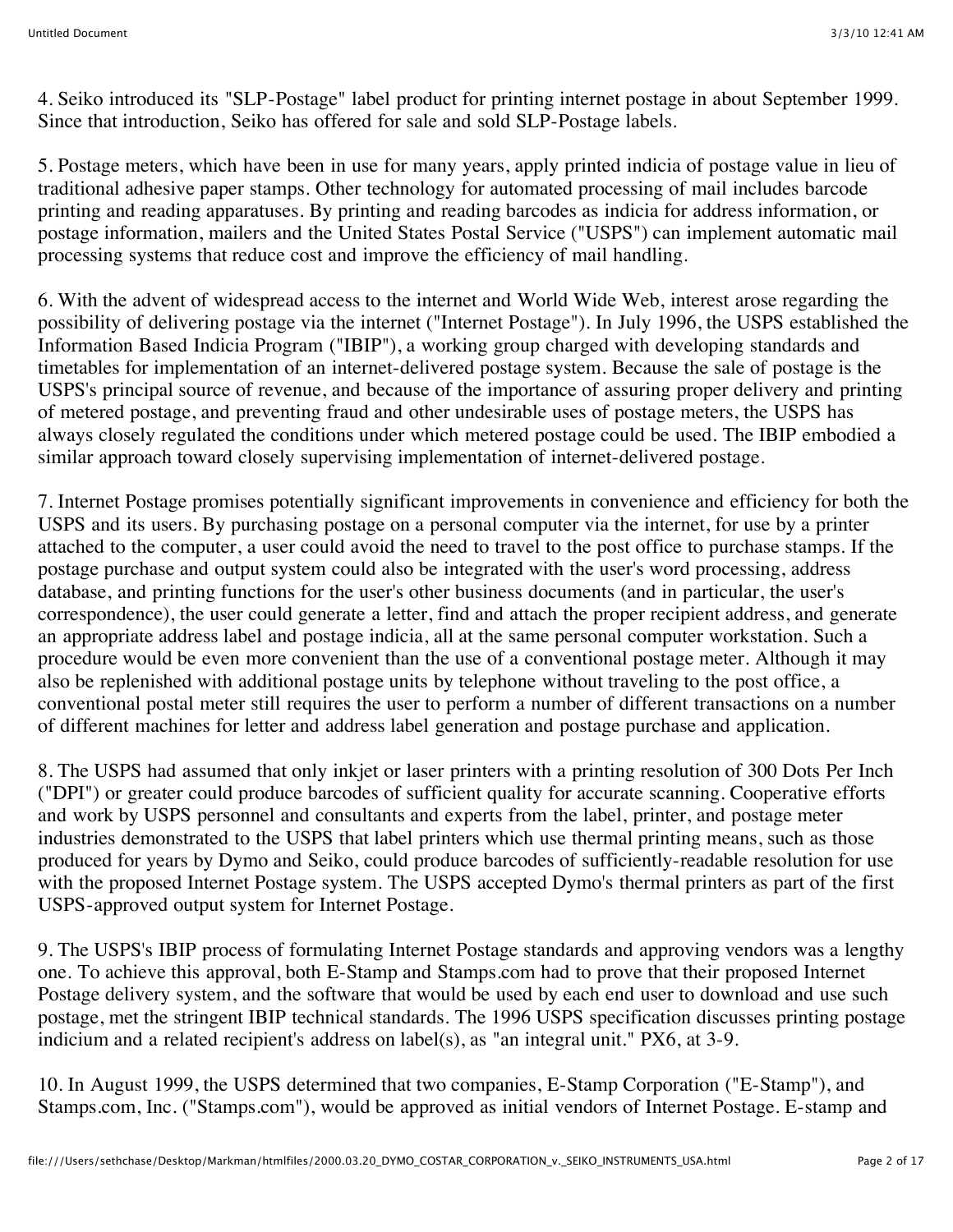Stamps.com began to sell Internet Postage in October 1999. They are currently the only USPS-approved vendors of Internet Postage.

11. Dymo was involved in the IBIP process. Dymo planned to manufacture both a label printer and labels. It was seeking USPS approval, e.g., of the LabelWriter XL Plus and LabelWriter Turbo models, as well as the DYMO LabelWriter EL60, and EL TURBO models and labels therefor (the "Dymo Labels") ultimately introduced to the market and sold as DYMO LabelWriter product numbers 30383 (the "30383 product") and 30384 (the "30384 product") (collectively, the "Dymo System") that would be fully compatible with the Internet Postage standards. The USPS officially approved the Dymo printers in July 1999 and the Dymo System in September 1999, for use with the delivery of Internet Postage, following a process that started in March 1998 and involved satisfaction of the USPS's testing requirements for the label. Approval of Dymo's label design alone took over 15 months.

12. The Dymo label design approved by the USPS is an embodiment of the invention patented in the '156 Patent. Dymo's printer/label combination is the first to be approved by the USPS. Both E-Stamp and Stamps.com support the Dymo printers and Internet Postage labels in their software and describe those Dymo products on their respective web sites, e.g., as compatible for use with their respective Internet Postage systems. CompUSA currently sells Dymo's postage labels.

13. In or about May 1997, Seiko's General Manager met a representative of E-Stamp, which was in the process of developing its system in which postage could be downloaded from the Internet, and then printed together with addresses on labels. Seiko then began a working relationship with E-Stamp, in which the two companies collaborated to achieve product compatibility, as well as approval of Seiko's printers and labels by the USPS. In August 1997, Seiko attended a public meeting of the USPS regarding its IBIP, and one of its employees joined a working committee chaired by Block, inventor of the '156 Patent. Efforts were made to print and scan postage indicia on Seiko's shipping labels with Seiko's SLP 220 printer. By September 1998, Seiko designed a smaller label than its standard shipping label, in order to accommodate a standard # 10 envelope. That label size is currently used by Seiko in its commercial postage labels and is considered by Seiko to be a prototype for its current postage labels. However, the Seiko labels were not in "integral field" as required by the USPS.

14. In May 1999, E-Stamp informed Seiko that the USPS had revised its specification to require a fluorescent stripe on postage labels used for first-class mail on standard # 10 envelopes. The USPS decided that such fluorescent stripes were necessary for its optical scanning equipment to be properly aligned with the postage labels on standard # 10 envelopes. To avoid confusion with address labels, the USPS proscribed such fluorescent stripes on address labels. In order to comply with the USPS' revised specification, Seiko printed fluorescent stripes on every other label, and then placed black boxes only behind those labels. With such placement of black boxes, commencement of printing is synchronized with a label having a fluorescent stripe, and ceases when the next black box is sensed (assuming no more labels await printing). On or about August 12, 1999, Seiko's postage labels were approved by the USPS. Seiko's printers were approved by the USPS in October 1999.

15. David Block made his first drawing of a label embodying claim 1 of the ' 156 patent between May 22 and May 29, 1997. On September 24, 1997, the application for the '156 patent was filed. On about February 16, 1999, the U.S. Patent and Trademark Office mailed an Office communication to the attorneys of record in U.S. Patent Application 08/1935453, which was received by the attorneys on about February 25, 1999. The Office communication as mailed contained a two page "Notice Of References Cited," FORM PTO-892,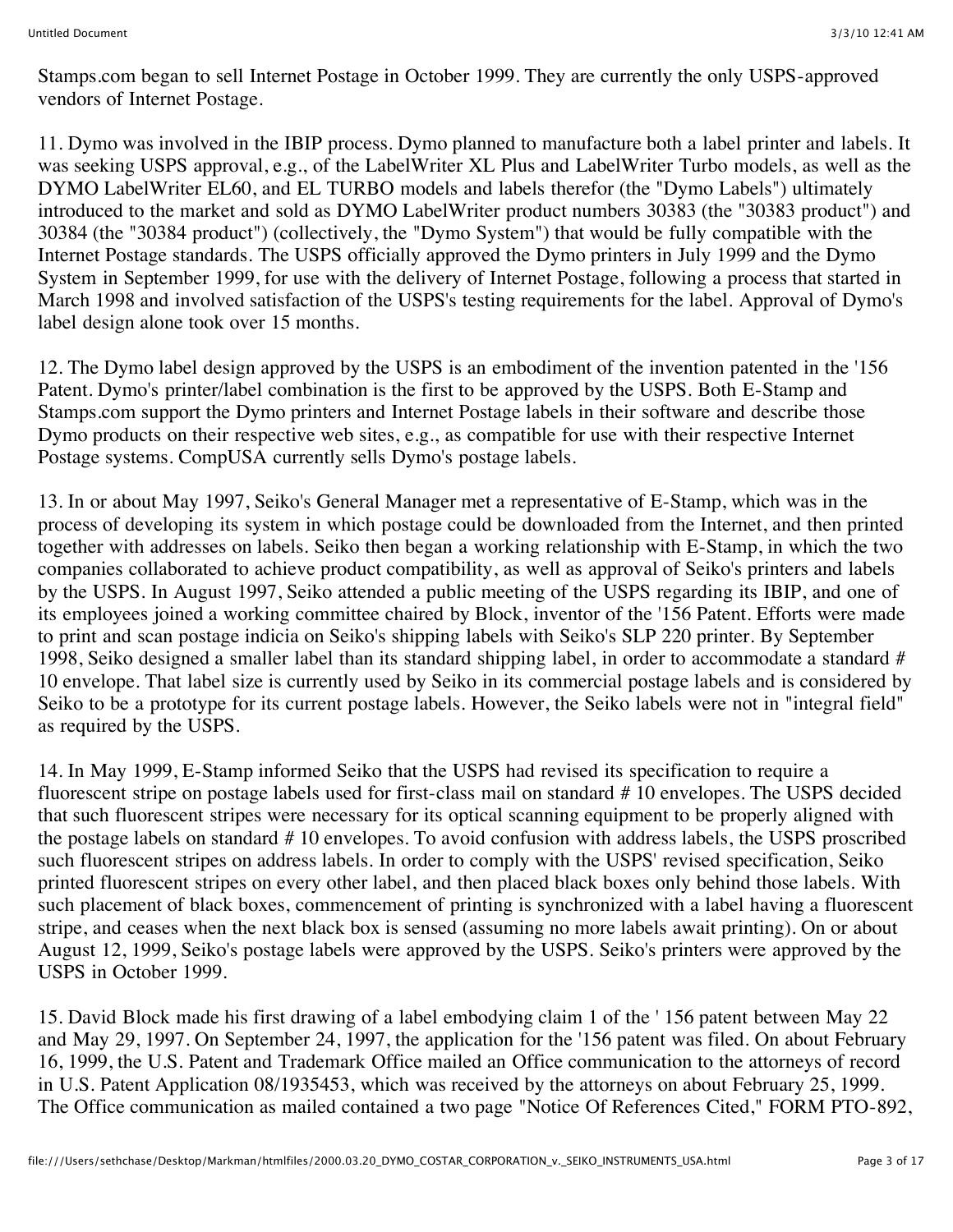prepared by Examiner Frances Han and dated February 10, 1999. This Office communication, as mailed by the Office, contained a copy of nineteen references in said FORM PTO-892, including U.S. Patent No. 5,801,944, issued to Kara listed on "Page 2 of 2."

16. Patentee Block first became aware of U.S. Patent No. 5,801,944 no earlier than June 7, 1999. The attorneys for Block and Dymo first became aware of U.S. Patent No. 5,801,944 no earlier than February 25, 1999. The Examiner cited Kara "4 as prior art on February 16, 1999. There is no evidence that Block, the plaintiff, or their attorneys knew about the subject matter of the ' 944 patent prior to that date.

17. In connection with its defense, Seiko relies on FIG. 1A and 16A of the Kara "4 patent. United States Patent No. 5,717,597 (" '597 patent") was issued to Kara on February 10, 1998, from an application filed on October 11, 1995. A copy of Kara U.S. Patent 5,801,944 is in the official U.S. Patent And Trademark Office file of Block U.S. Patent 6,010,156. The Kara "4 patent identifies the patent application which issued as the Kara '597 patent. Compare PX52 ("4 Patent), front page at [63], with PX53 ('597 Patent), front page at [21].

18. The disclosure of the Kara '597 patent with respect to its FIG. 16A is the same as the disclosure of the Kara "4 patent with respect to its FIG. 16A. FIG. 1 of another Kara patent, U.S. Patent 5,682,318, is the same as FIG. 1A of the Kara "4 patent.

19. Before issuing a Notice of Allowance of the Block Application 08/1935453, Examiner Monica Smith updated the prior art search in the classes and subclasses previously searched by Examiner Han. Before issuing a Notice of Allowance of the Block Application 08/1935453, Examiner Monica Smith performed an interference search in the prior art classes and subclasses previously searched by Examiner Han. Based on the record before the court, neither Examiner who prosecuted the Block patent application overlooked the Kara ' 944 patent or misunderstood its subject matter,

20. Neither Block, the plaintiff, nor their attorneys had knowledge of the subject matter of any Kara patent prior to February 16, 1999, such as to call into play a duty to disclose such matter to the Patent Office. Block's notebook entry in December of 1997 of the patent number of Kara '318 Patent appears with the words "label printer." (The '318 Patent is in fact titled "System and Method for Storing Postage in a Computer.") Block did not know any more about the '318 Patent than what he wrote down.

21. On January 4, 2000, the plaintiff gave the defendant written notice of its infringement of the '156 Patent by reason of its making, having made, offering for sale, selling, and using the SLP-Postage label product.

22. The plaintiff has invested, and continues to invest, money as well as research and development and engineering resources in bringing its Internet Postage-related products to the market, and thereafter in promoting such products in the market.

23. It is in the public interest to protect the efficient orderly operation of the USPS's Internet Postage business.

### **III. CONCLUSIONS OF LAW**

The court has subject matter jurisdiction of this action pursuant to 28 U.S.C. s.s. 1331 and 1338. The court has *in personam* jurisdiction over the defendant and venue is proper pursuant to 28 U .S.C. s.s. 1391 and 1400(b).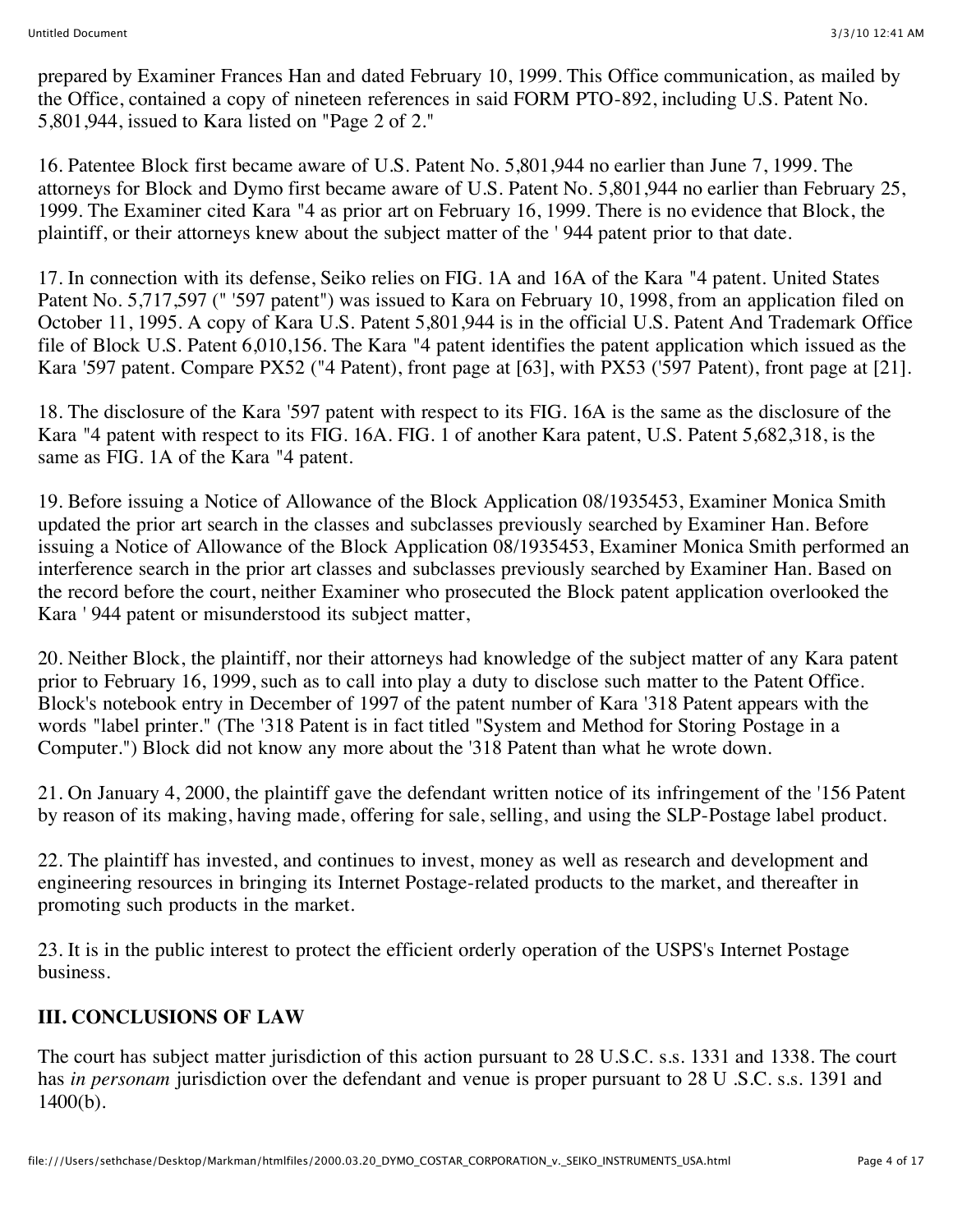#### **A.** *Standards and Burdens*

As the moving party, Dymo has to establish its right to a preliminary injunction in light of four factors: (1) a reasonable likelihood of success on the merits; (2) irreparable harm if the injunction were not granted; (3) the balance of the hardships; and (4) the impact of the injunction on the public interest. Polymer Techs., Inc. v. Bidwell, H.A., 103 F.3d 970, 973 (Fed.Cir.1996); Nutrition 21 v. United States, 930 F.2d 867, 869 (Fed.Cir.1991). The Federal Circuit has required that a trial court engage in "an evaluation and balancing of the four above-listed factors and the circumstances surrounding each ... [N]one may be ignored" before granting a preliminary injunction. Illinois Tool Works, Inc. v. Grip-Pak, Inc., 906 F.2d 679, 681 (Fed.Cir.1990); *see also* Payless Shoesource, Inc. v. Reebok Int'l Ltd., 998 F.2d 985, 988 (Fed.Cir.1993) ("In deciding whether a moving party is entitled to preliminary injunctive relief under [35 U.S.C. s. 283], a district court must consider [the four factors] )."

In order to demonstrate a reasonable likelihood of success, Dymo must show that, in light of the presumptions and burdens that will inhere at trial, it will likely prove that Seiko infringes its patent. Dymo's patent is presumed valid and enforceable. 35 U.S.C. s. 282. Seiko bears the burden of proof on each of its invalidity theories. Panduit Corp. v. Dennison Mfg. Co. 810 F.2d 1561, 1569-70 (Fed.Cir.1987). At a preliminary injunction stage, Dymo must show that Seiko has failed to raise a substantial question of invalidity. *See* H.H. Robertson, Co. v. U.S. Deck, Inc., 820 F.2d 384, 387 (Fed.Cir.1987) (overruled on other grounds by Markman v. Westview Instruments, Inc. 52 F.3d 967 (Fed.Cir.1995)).

[T]he presumption does not relieve a patentee who moves for a preliminary injunction from carrying the normal burden of demonstrating that it will likely succeed on all disputed liability issues at trial, even when the issue concerns the patent's validity. At this preliminary stage, the trial court does not resolve the validity question but rather must, as the court did here, make an assessment of the persuasiveness of the challenger's evidence, recognizing that it is doing so without all the evidence that may come out at trial. The district court cannot be held to have erred in deciding that the patentee failed to make a sufficient showing of likelihood of success required to support a preliminary injunction where the evidence presented in support of invalidity raises a substantial question, although the defense may not be entirely fleshed out.

Given the time constraints within which an accused infringer must usually respond with evidence to a motion for preliminary injunction, in this case within a few weeks, a fully comprehensive presentation of its defenses cannot reasonably be required. Because severe time constraints are usual, the Supreme Court has recognized that a motion for preliminary injunction must customarily be decided "on the basis of procedures that are less formal and evidence that is less complete than in a trial on the merits." University of Texas v. Camenisch, 451 U.S. 390, 395, 101 S.Ct. 1830, 1834, 68 L.Ed.2d 175 (1981). Indeed, such a record does not usually allow for a reliable resolution of the merits. While it is not the patentee's burden to prove validity, the patentee must show that the alleged infringer's defense lacks substantial merit. New England Braiding Co. v. A.W. Chesterton Co. 970 F.2d 878, 882-83 (Fed.Cir.1992) (citations and footnotes omitted).

If Dymo clearly establishes the first factor, by making a "clear showing" of both validity and infringement, it is entitled to a rebuttable presumption in its favor regarding the second factor. See Polymer Techs., 103 F.3d at 973; Smith Int'l, Inc. v. Hughes Tool Co., 718 F.2d 1573, 1581 (Fed.Cir.1983). If the presumption arises, Seiko then has the burden to produce evidence sufficient to establish absence of actual irreparable harm. *See* Polymer Techs., 103 F.3d at 974.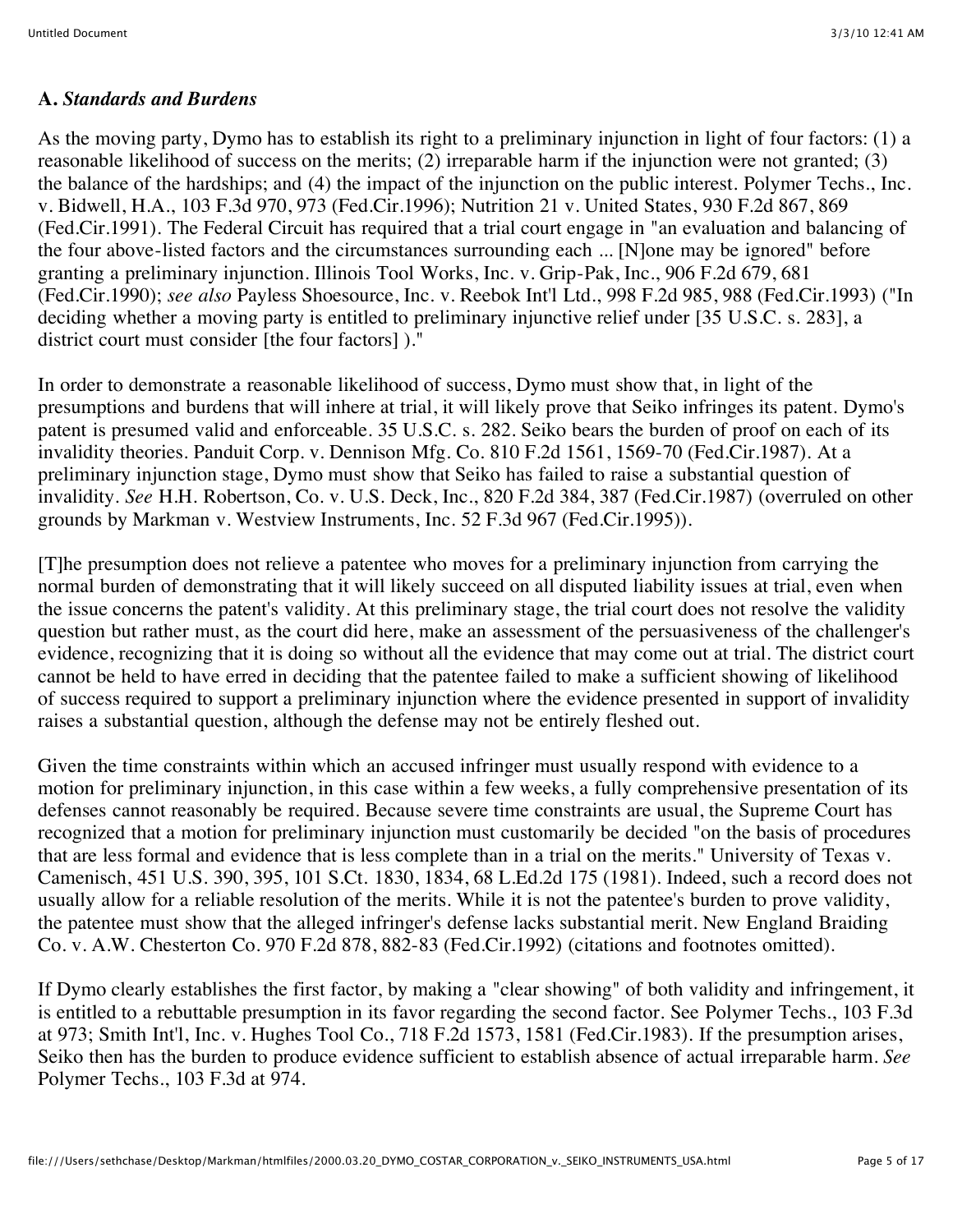#### **B.** *Likelihood of Success*

In assessing plaintiff's likelihood of success, the court must address the issue of patent validity. In that regard, the court must first construe the patent and then, in light of that construction, determine if there is literal infringement or infringement under the doctrine of equivalents. *See* Baxter Healthcare Corp. v. Spectramed, Inc. 49 F.3d 1575, 1582 (Fed.Cir.1995).

## **1. Validity**

In response to the presumption of validity, Seiko asserts there are substantial questions about the validity of Dymo's patent on two grounds. First, it claims invalidity based on anticipation under Section 102 and obviousness under Section 103, both of Title 35 of the United States Code. Second, it asserts that the assignor/inventor, Block, engaged in inequitable conduct by violating his duty of candor toward the Patent Office. 37 C.F.R. s. 1.56. The court will address each argument in order.

a. Anticipation. For a claim to be patentable, it must be novel within the meaning of 35 U.S.C. s. 102. The claimed subject matter must not be identically disclosed, or "anticipated," by prior act. *See* Atlas Powder Co. v. Ireco, Inc., 190 F.3d 1342, 1346 (Fed.Cir.1999). To prove a patent claim invalid as anticipated by prior art, Seiko must present "clear and convincing evidence" on which a jury could conclude that a single patent, publication, or publicly used device contained each and every element of the claim. Applied Med. Resources Corp. v. United States Surgical Corp., 147 F.3d 1374, 1378 (Fed.Cir.1998) (applying "each and every element" rule to uphold rejection of anticipation charge). "[T]he claimed invention, as described in appropriately construed claims, must be the same as that of the [prior art] reference, in order to anticipate." Glaverbel S.A. v. Northlake Mktg. & Supply, Inc., 45 F.3d 1550, 1554 (Fed.Cir.1995).

In making this argument, Seiko places great reliance on the Kara '597 patent. FN1 However, that patent does not disclose the claimed "strip of segmented labels" in the patent in suit. The ' 156 patent specification makes clear that the "strip" correlates with a "continuous roll" (col. 2, line 62) of successive labels, separated by perforations defining fields. Kara himself was unable to identify any actual disclosure of a "continuous roll" or strip of label material in his ' 597 patent or his ' 944 patent. Kara Depo. at 56-57. He further testified that he never created a continuous roll or strip prototype of the label format illustrated in Fig. 16A of the ' 597 patent, but rather created prototypes using single sheet printers. Id. at 60. He gave similar testimony as to his ' 944 patent. Id. at 67-68, 72. Indeed, Mr. Kara (the holder of numerous patents) testified that he was "not aware of" any prototype built by himself or E Stamp that "include[d] the use of a perforated strip of segmented self-adhesive labels." Id. at 79.

FN1. The Examiner cited Mr. Kara's "4 patent as prior art against the Block patent application. By Kara's own testimony, Figures 16A and 16B of each of the '597 and "4 patents, and the description thereof within each specification, are precisely "the same." Kara Depo. at 20. Further, the ' 944 patent is a continuation-inpart of the '597 patent and there are no meaningful differences elsewhere in any portion of the specifications of the respective Kara patents that are of significance to the patentability of the claimed '156 patent invention. Compare PX31, 52 & 53.

The Kara '597 and "4 patents also cannot anticipate Claim 1 because they do not disclose "perforations defining a plurality of fields" as defined and claimed in the '156 patent. While Fig. 16A of the "4/'597 patents shows dashed lines indicating "kiss cuts" for peelable label parts ('597 Patent, col. 17, lines 3-6; "4 Patent, col. 18, lines 40-43), these are not "perforations" as defined in the '156 patent. A "plurality of fields"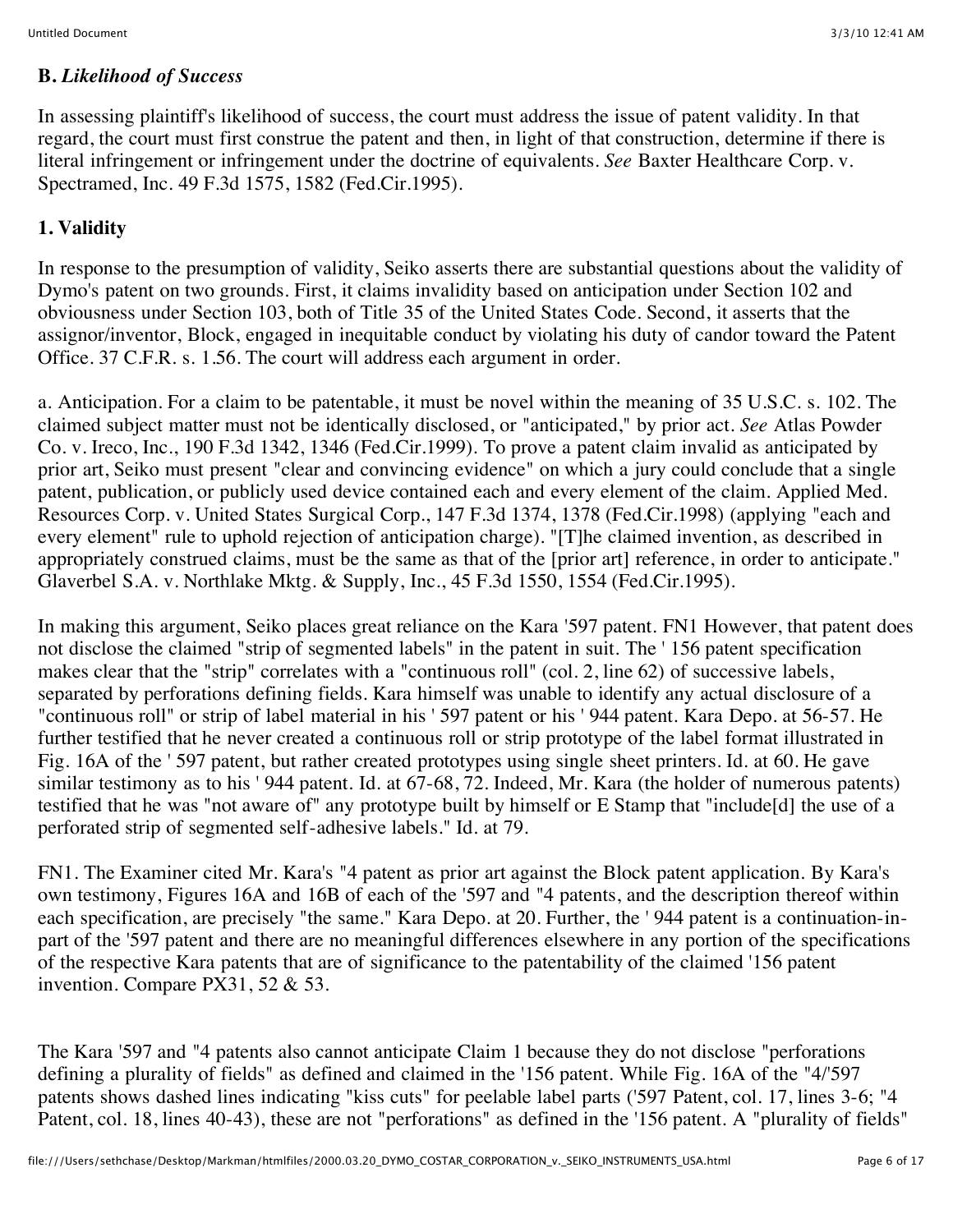along a strip is nowhere shown or contemplated in Fig. 16A, and even if it were, there is no disclosed way in which the "kiss cuts" could define or functionally separate, individual fields of labels. See '156 Patent, col 2, lines 66-67. The Kara "4/'597 disclosures contain nothing suggesting that the "kiss cuts" could serve as optical recognition or registration means to delineate fields or sets of labels for an electronic printer used in conjunction with the Kara Fig. 16A label. FN2 See ' 156 Patent col. 3, lines 1-3. The court concludes that Seiko has failed to raise a substantial question that a single product or reference in the record before this court can be shown to have contained each and every element of Claim 1 of the ' 156 Patent. Thus, there is no anticipation. This court holds that Dymo has satisfied its burden of showing that Seiko's defense under 35 U.S.C. s. 102 lacks substantial merit.

FN2. The Seiko "prototype" versions of the internet postage/address labels do not anticipate. See DE 202. They are a continuous strip and they do contain perforations (as properly construed), for the back of each label piece bears a black mark. However, these perforations do not define a plurality of fields (each field or set comprising a number of individual labels). Rather, they define a plurality of single labels.

b. Obviousness. When no single prior art reference discloses each and every limitation of a patent claim in suit, an alleged infringer may invalidate the claim under Section 103 by presenting clear and convincing evidence that the differences between the claimed invention and prior art are such that the invention as a whole would have been obvious to one of ordinary skill in the art at the time the invention was made. Atlas Powder Co. v. E.I. du Pont de Nemours & Co., 750 F.2d 1569, 1573-74 (Fed.Cir.1984). It is a basic principle of patent law that no patent should be granted which withdraws from the public domain technology already available to the public. See Graham v. John Deere Co., 383 U.S. 1, 6 (1966). "Obviousness is a question of law based on underlying factual inquiries including: (1) the scope and content of the prior art; (2) the level of ordinary skill in the art; (3) the differences between the prior art and the claimed invention; and (4) extent of any objective indicia of non-obviousness." Winner Int'l Royalty Corp. v. Wang, 202 F.3d 1340, 1348 (Fed.Cir.2000).

### *i. Scope and Content of the Prior Art and Difference Between It and the Claimed Invention.*

Seiko argues that the incorporation of a postage label in conjunction with a mailing label is obvious, being taught by several patents, including Kara ' 944/'597 and Walz '393 and the USPS regulations. Some of the prior art, e.g. the Kara "4/'597 disclosure, does show multiple labels on a single sheet for printing postage and indicia. Some of the prior art is of a different variety: it shows strips of labels with perforations separating individual labels, e.g. U.S. Patent No. 5,501,393 ("Walz '393"), which is the same product design embodied in plaintiff's products. See PX 76-77.

Proof of obviousness that is contingent upon combining multiple disparate prior art references requires "a showing of some teaching, suggestion, or reason to combine the references." Winner, 202 F.3d at 1348 (internal quotation marks and citations omitted). The "absence of such a suggestion to combine is dispositive in an obviousness determination." Gambro Lundia AB v. Baxter Healthcare Corp., 110 F.3d 1573, 1579 (Fed.Cir.1997). Evidence of a suggestion, teaching, or motivation to combine prior art references must include a "clear and particular" showing that the multiple references could or should be combined. Winner, 202 F.3d at 1349.

Here, Seiko offers the deposition of Jeanne Santomauro as the basis to find a suggestion to combine a shipping label of Seiko, which is the same design but larger size than the Seiko SLP-IRL labels, with the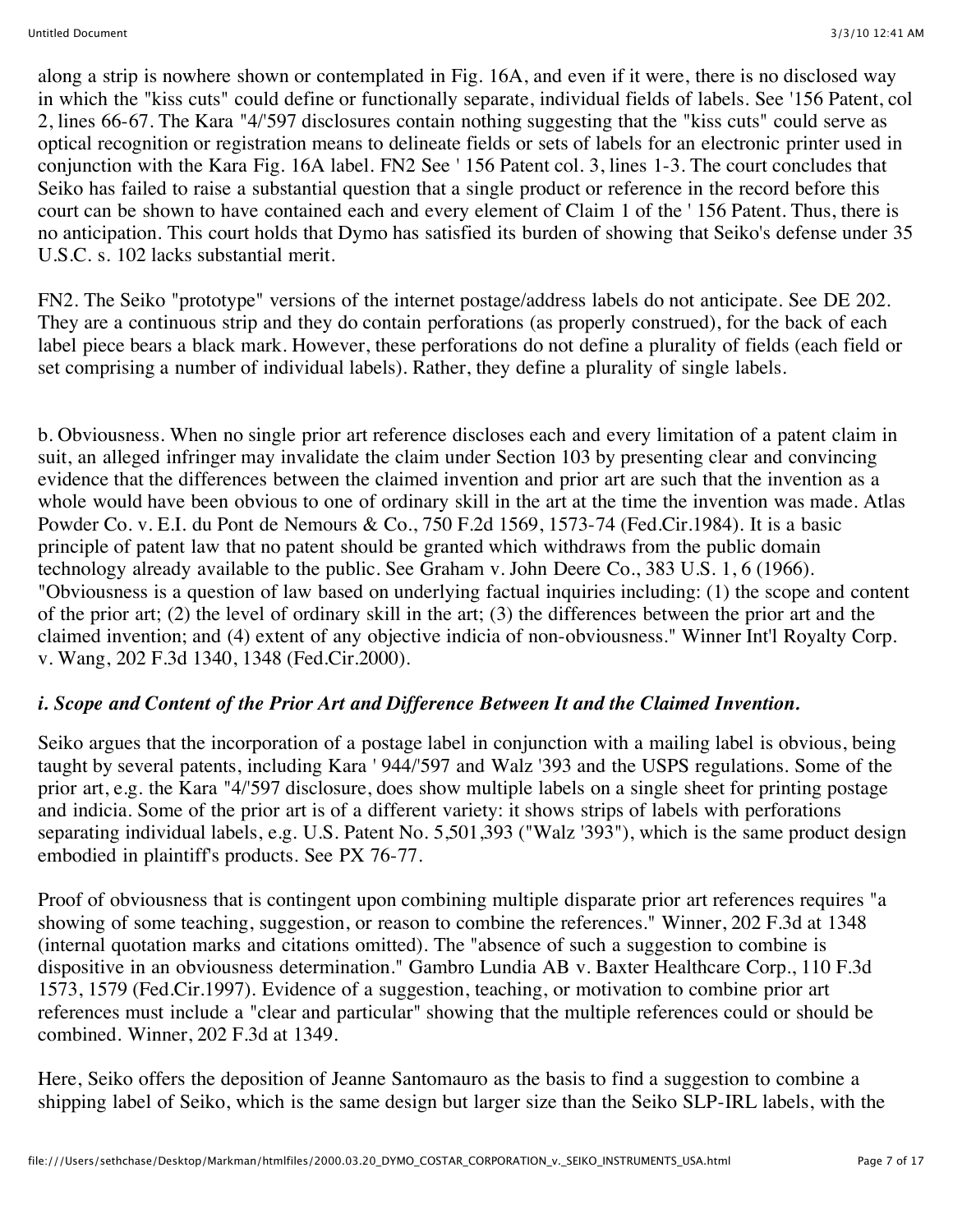label depicted in Kara ' 994/'597 Fig. 16A, to obtain a continuous-strip version of Kara Fig. 16A. However, Santomauro could describe no more "clear and particular" motivation to make such a combination than her conviction that "I just know it." Santomauro Depo. at 126. FN3

FN3. Santomauro also testified that, even with this combination, one could not determine which postage would go with which address. Santomauro Depo. at 125.

Santomauro also purposed to find a suggestion to combine (1) Kara Fig. 16A, and (2) a roll-based label, within the USPS draft IBIP specification promulgated in October 1996. *Id.* at 123-24. Santomauro was unable to articulate the basis in the USPS document for the suggestion she perceived other than the IBIP's requirement of printing the delivery address and postage indicium as "an integral unit." *Id.* However, the Kara figure in question depicts only a single sheet form and does not suggest a roll or strip. Further, prior art such as the Kara "4/'597 disclosure and Berry '699, whose detailed disclosures, illustrations and prototypes show label sheets and do not show label strips or rolls, teaches away from the '156 patent's stripbased structure. In *re* Gurley, 27 F.3d 551, 553 (Fed.Cir.1994) (observing that a prior art "reference will teach away if it suggests that the line of development flowing from the reference's disclosure is unlikely to be productive of the result sought by the applicant").

Seiko urges this court to find that it was an obvious step from (a) the USPS's requirement for printing postage indicia and address as "an integral unit" to (b) devising a USPS-compliant label medium so as to have fields or sets (i.e. "integral units") of grouped postage/address labels functionally separated by perforations on a strip. However, Seiko worked over a two year period to develop the infringing label design. Although it began work on a label in mid-1997, it was not until May of 1999 that Seiko placed (on the back label side) a single black "perforation" mark at the beginning of a label for postage and deleted the black "perforation" mark on the back of its address label portion. See PX 107. Seiko's previous use of labels whose "perforations" did not define fields (as claimed in the '156 patent) led to the very "confusion and mistake with respect to disassociating address and postal indicia" that the ' 156 patent sought to, and did, solve. Id.

The court concludes that the evidence cited by Seiko does not disclose the claimed '156 patent structure combining (1) a perforated strip of segmented labels with (2) the perforations defining a plurality of fields or sets (each field containing a separate address label and postage label), with the further feature that (3) the strip is adapted for use with a computer driven printer, all of which is adapted for printing address information and USPS approved postal indicia in appropriate labels within each field.

### **ii. Level of Ordinary Skill in the Art**

Plaintiff Seiko offered the deposition testimony of Santomauro as an expert on who is the hypothetical person of ordinary skill in the art in question. *See generally* In re GPAC, Inc., 57 F.3d 1573, 1579 (Fed.Cir.1995). Dymo objected to her testimony on several grounds. The court does not find that Santomauro's testimony is admissible on this topic: she testified she had no opinion on, *inter alia,* the level of skill of this hypothetical person. Santomauro Depo., at 63, line 12. See *generally, e.g.,* Bansch & Comby, Inc. v. Barnes-Hind/Hydroserve, Inc., 796 F.2d 443, 448 (Fed.Cir.1986). However, even if the court were to find her testimony admissible, and shortcomings such as this raised by Dymo to go only to the weight of her testimony, the court does not find her testimony to be helpful in support of Seiko's position. She failed to analyze the obviousness issues as to the limitations of claim 1 in view of the definition explicitly set forth in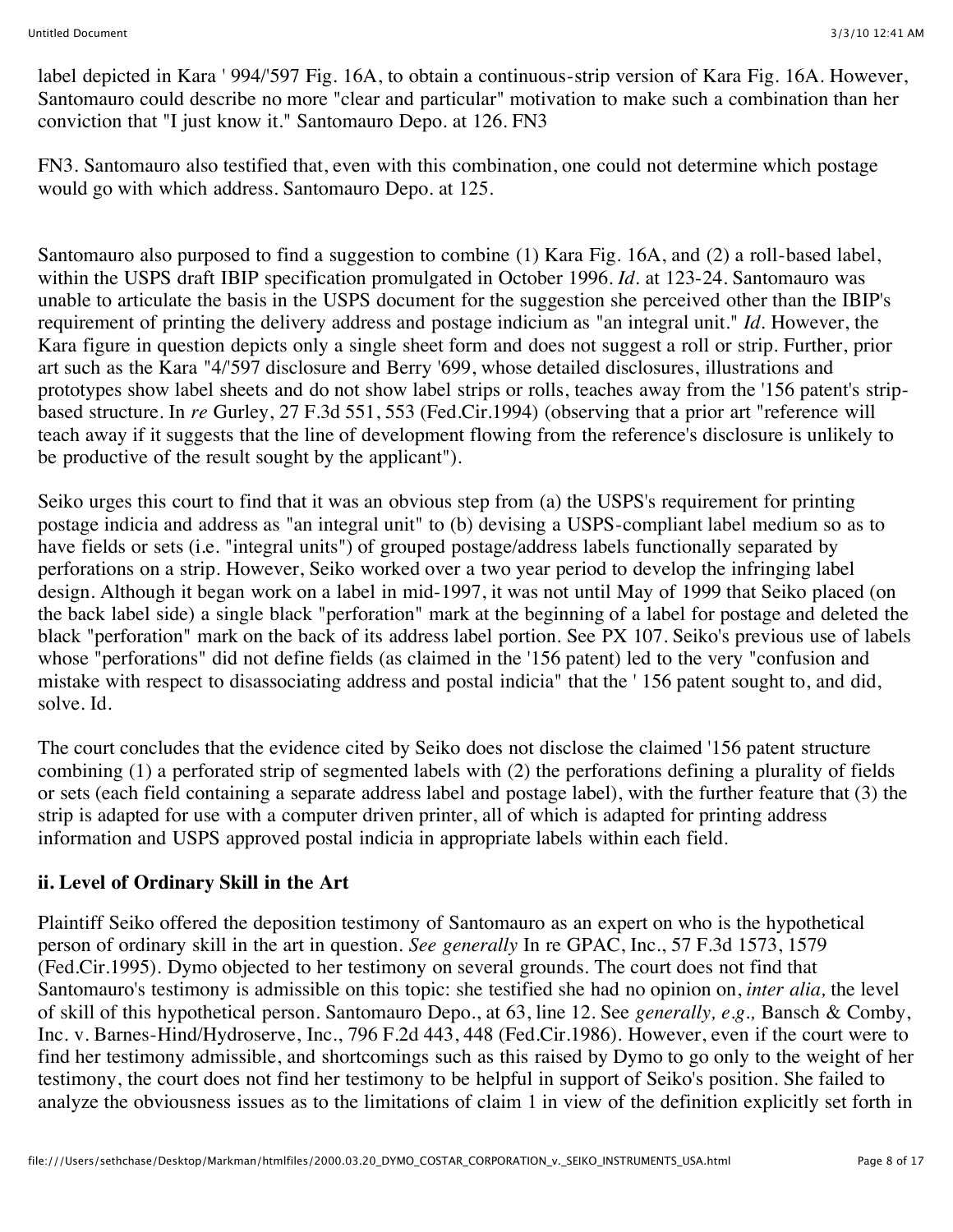the '156 Patent specification (at col. 2, line 64 to col. 3, line 3). Id. at 120. Further, she was unable to point to any "clear and particular" suggestion to combine various disparate prior art pieces. Id. at 123-28. Hindsight second-guessing as to combinations that would have been "obvious to try" is inappropriate because section 103 explicitly requires that obviousness *vel non* be judged as of " *the time the invention was made.*" 35 U.S.C. s. 103 (emphasis supplied). *See also* ATD Corp. v. Lydall, Inc. 159 F.3d 534, 546 (Fed.Cir.1998) ("Determination of obviousness cannot be based on the hindsight combination of components selectively culled from the prior art to fit the parameters of the patented invention"). The combination of Kara "4, Kara '597, Kara '318, and/or Berry ' 669 involves the exercise of hindsight from the disclosures of the Block ' 156 patent. Santomauro's testimony does not suggest otherwise on this issue. Thus, even if her testimony is admissible, it is not supportive of Seiko's position on this element of obviousness.

### **iii. Secondary Considerations of Nonobviousness**

Against this "backdrop," secondary considerations are utilized "to give light to the circumstances surrounding the origin of the patented subject matter." See Graham v. John Deere Co., 383 U.S. 1, 17-18 (1966); Winner 202 F.3d at 1350 (finding that commercial success of patented product spoke to its nonobviousness). Objective criteria of nonobviousness include commercial success, long felt but unsolved needs, and failure of others. Graham, 383 U.S. at 17. The record shows that Dymo's patented labels have enjoyed commercial success in the few months they have been on the market. Further, the '156 label design met the need for a label format that complied with the USPS requirements and that precluded printing the postage or address information on the wrong label, a result which Seiko did not achieve until May 1999.

The statutory presumption of validity inures to Dymo's benefit. Seiko has fallen short of raising a substantial question of the validity of Dymo's patent under the obviousness doctrine. The court concludes, based on the record before it, that Dymo has demonstrated that Seiko's defense of obviousness, like that of anticipation, lacks substantial merit.

### **c. Inequitable Conduct**

Seiko also argues that the inventor, David Block, engaged in inequitable conduct before the PTO by "withholding disclosure" of allegedly-material prior art, the Kara "4/'597 and '318 patents, with an intent to mislead the PTO. Allegations of inequitable conduct are generally disfavored. In Burlington Indus ., Inc. v. Dayco Corp., 849 F.2d 1418 (Fed.Cir.1988), the Federal Circuit stated:

[Charges of inequitable conduct] destroy the respect for one another's integrity, for being fellow members of an honorable profession ... A patent litigant should be made to feel, therefore, that an unsupported charge of "inequitable conduct in the Patent Office" is a negative contribution to the rightful administration of justice.

*Id.* at 1422. In keeping with the disfavored character of inequitable conduct charges, to render a patent claim unenforceable for inequitable conduct, a defendant at trial must prove by clear and convincing evidence that prior art not disclosed to the PTO was material to patentability of the claims and that the non-disclosure resulted from an intent on the part of the applicant to mislead the PTO. See Hebert v. Lisle Corp., 99 F.3d 1109, 1115 (Fed.Cir.1996).

### **i. Non Disclosure of Material Art Did Not Take Place**

Prior art is not material if it is merely cumulative or is no more material than other references already before the PTO Examiner; there is no duty to disclose a reference that is of the same or less materiality as what is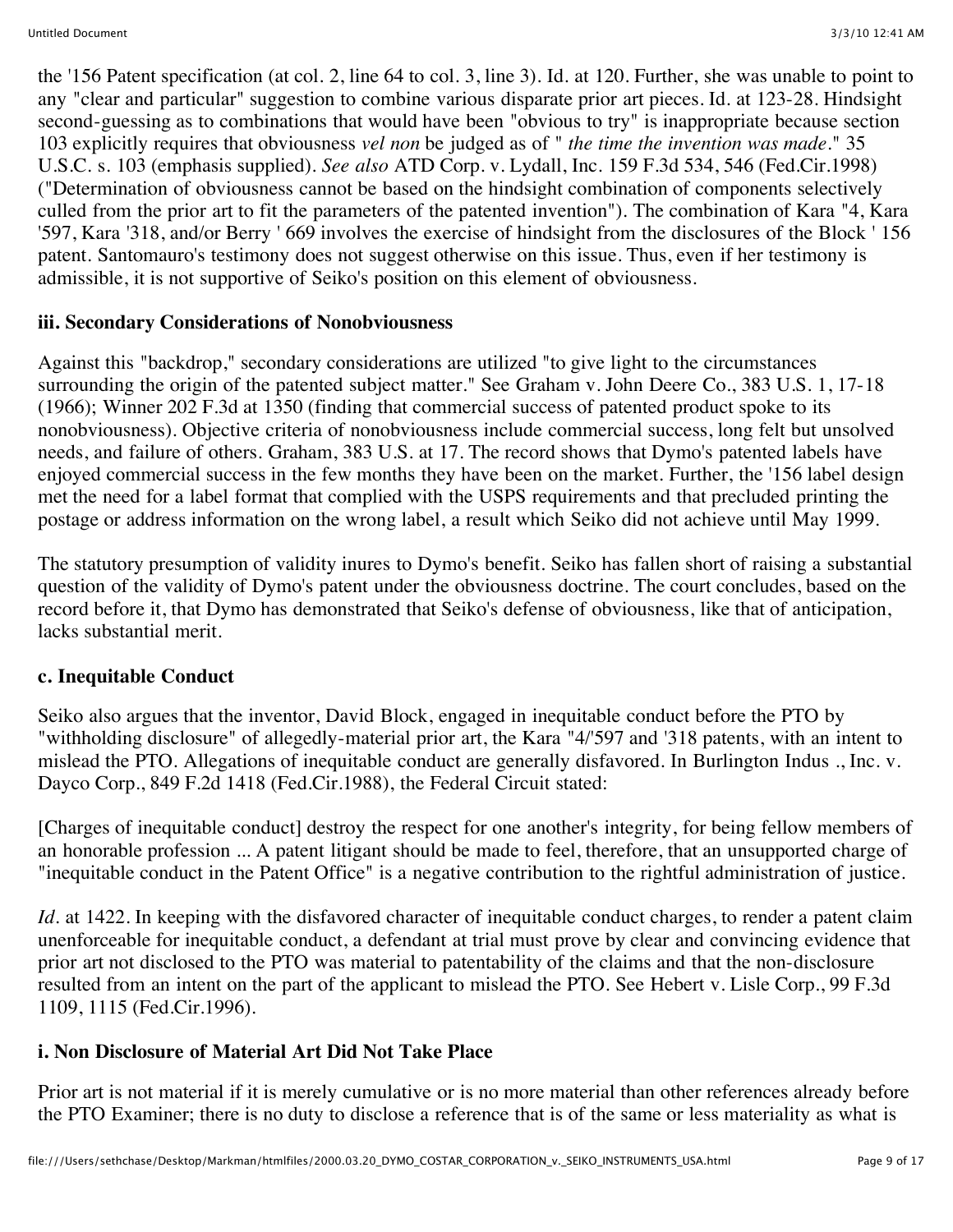already disclosed. *See* Scripps Clinic & Research Found. v. Genentech, Inc., 927 F.2d 1565, 1582 (Fed.Cir.1991); Halliburton v. Schlumberger Tech. Corp. 925 F.2d 1435, 1440 (Fed.Cir.1991). The Kara '318 patent was cumulative to the art before the PTO in the prosecution history and to the Kara "4/'597 patents. The immateriality of the '318 reference is further made clear by comparing it to the patent disclosure, which was before the PTO. See PX 51-52. The only description of printing labels in the '318 Patent is in the disclosure that) when labels are printed, it "may be desirable" not to print addresses. See PX51, '318 Patent col. 8, lines 4-12. Manifestly, this disclosure teaches away from the invention of Block in '156, which requires that a related address label and a postage indicia label are always printed *together.*

As to the alleged non-disclosure of the Kara "4/'597 references, materiality does not come into issue because there was no evidence of knowing non-disclosure by the applicant. The first knowledge that Block had of the "4 patent was when it was cited to him via a 1999 PTO Office Action citing the ' 944 patent as prior art (albeit not relying upon it for a claim rejection). *See* PX 8 at p. 124 (PTO Form 892 as sent to Dymo counsel accompanying PTO Office Action, February 16, 1999, listing the Kara "4 patent on page 2 of 2). FN4

FN4. The '597 Patent discloses the same FIG. 16A as the "4. The '597 Patent specification concerning FIG. 16A is verbatim to that of the "4 Patent. Compare PX52, col. 18, lines 31-43, with PX53, col. 16, line 61col. 17, line 6.

Seiko argues that the "4/'597 references were not cumulative to the art considered by a second Examiner who took over responsibility for the '156 prosecution sometime after the February 16 Office Action. This argument is unfounded on the present record. Seiko cites to the PTO file as it now exists, PX67, which is missing the second page of the Form PTO 892, in which the "4 Kara patent was listed by the first Examiner. Seiko argues this suggests that the second Examiner must not have been aware of the "4 patent. However, a physical copy of the entire "4 patent is contained within the '156 patent prosecution file as kept in the PTO. See PX67. Any Examiner assuming responsibility for the '156 prosecution could have, and would have, investigated the file wrapper and discovered the "4 reference. See 37 C.F.R. s. 1 .104(a) ("On taking up an application for examination ... the examiner shall make a thorough study thereof and shall make a thorough investigation of the available prior art relating to the subject matter of the claimed invention"). In this case the second Examiner took the step of conducting a further updating prior art search (as well as an interference search for pending patent applications that might overlap with the '156 application) on July 28, 1999. See PX4 and 5 initialed "MS" *(i.e.,* Examiner Monica Smith).

Further, a second Examiner who takes over an application from a first Examiner is entitled and expected to presume that the first Examiner's search merits full faith and credit, and that the first Examiner's rejections were based upon the most applicable prior art. See Manual of Patent Examining Procedure ("MPEP") s. 706.04 (directing that new Examiner should generally give "full faith and credit" to prior search and action of the previous Examiner, and should not take an entirely new approach to the application unless circumstances so compel). The "4 patent disclosure was one which the first Examiner did not even deem worthy to base a rejection. See PX 39 and 40 (Feb. 16, 1999 Office Action, sent to Block's attorney by PTO, basing s. 102 rejections on several pieces of prior art other than the "4 patent, but referring to "4 patent in aggregate with other unrelied-upon art as "art made of record and not relied upon [and] considered pertinent to Applicant's disclosure"). Given that the first Examiner was under an obligation to "cite the best references at [her] command" in "rejecting claims for want of novelty," it is clear that the first Examiner considered the Kara "4 reference, included it in her Office Action as of tangential relevance, but did not deem it to be *as* relevant as the other references upon which she explicitly founded her statutory claim rejections. 37 C.F.R.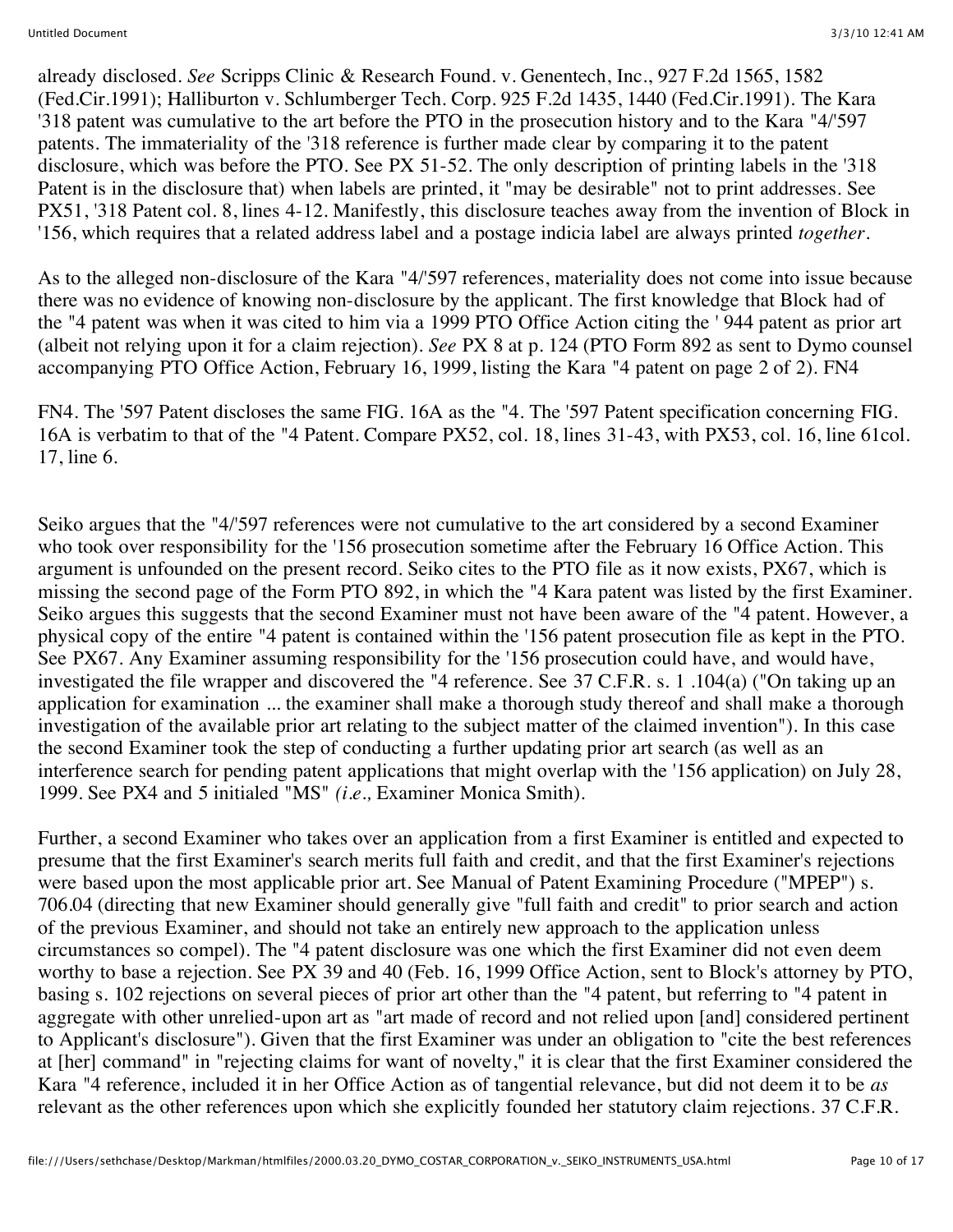s. 1.104(c)(2).

Although the second page of the PTO Office Action is no longer in the patent file, it is pure speculation to conclude, as Seiko urges this court, that the second Examiner was unaware of it. There is no evidence that the second Examiner did not encounter the full-text copy of the Kara "4 patent which, pursuant to PTO Rules, was required to be, and was in fact, included within the file wrapper along with all other previouslycited references. See MPEP s. 707.05(A).

#### **e. Intent to Deceive the PTO**

If an inventor has the legitimate subjective belief that his conduct is not deceptive, then even behavior that is, objectively viewed, grossly negligent or grossly reckless conduct, but without culpable intent, does not of itself meet the requisite showing of intent to deceive. *See* Halliburton, 925 F.2d at 1442-43. Negligent conduct only supports an inference of intent when, viewed in light of all the evidence, the conduct is culpable enough to require a finding of intent to deceive. *Id.* (citing Kingsdown Med. Consultants, Ltd. v. Hollister, Inc. 863 F.2d 867, 876 (Fed.Cir.1988)). The court finds that Dymo has shown that Seiko's defense of fraud on the PTO/inequitable conduct lacks substantial merit on the record before this court.

First, the court accepts Block's testimony that he did not know what the Kara '318 patent related to, despite a brief reference to it in his notebook. As to the "4 reference, it is clear that there can be no deceptive intent in a decision, even a knowing one, not to re-disclose art to which the PTO already has formally cited as prior art. *See* ATD Corp. v. Lydall, Inc., 159 F.3d 534, 547 (Fed.Cir.1998). Both Block or his counsel first learned of the "4 disclosure from a PTO Office Action that cited the "4 reference as prior art. Finally, there is no evidence Block knew of the Kara '597 Patent.

Based on the record before it, the court concludes that, like the defenses of anticipation and obviousness, the alleged defense of inequitable conduct lacks substantial merit.

### **2. Claim Construction**

A determination of patent infringement requires a two-step analysis. "First, the claim must be properly construed to determine its scope and meaning. Second, the claim as properly construed must be compared to the accused device or process." Carroll Touch, Inc. v. Electro Mechanical Sys., Inc. 15 F.3d 1573, 1576 (Fed.Cir.1993). Claim construction is a question of law. *See* Markman v. Westview Instruments, Inc., 52 F.3d 967, 979 (Fed.Cir.1995) *(en banc), aff'd.,* 517 U.S. 370, 116 S.Ct. 1384, 134 L.Ed.2d 577 (1996).

When construing the claims of a patent, a court principally consults the evidence intrinsic to the patent, namely, the claims themselves, the written description portion of the specification, and the prosecution history, *See* Vitronics Corp. v. Conceptronic, Inc. 90 F.3d 1576, 1582 (Fed.Cir.1996). When intrinsic evidence unambiguously delineates the scope of the patented invention, resort to extrinsic evidence, including expert testimony, is unnecessary. *See* id. at 1583.

Initially, the court looks to the words of the claim to define the scope of the patented invention. A technical term used in a patent is construed as having the meaning that it would be given by persons experienced in the field of the invention, unless it is apparent from the patent or prosecution history that the patentee used the term with a different meaning. *See* Hoechst Celanese Corp. v. BP Chemicals Ltd., 78 F.3d 1575, 1578 (Fed.Cir.1996).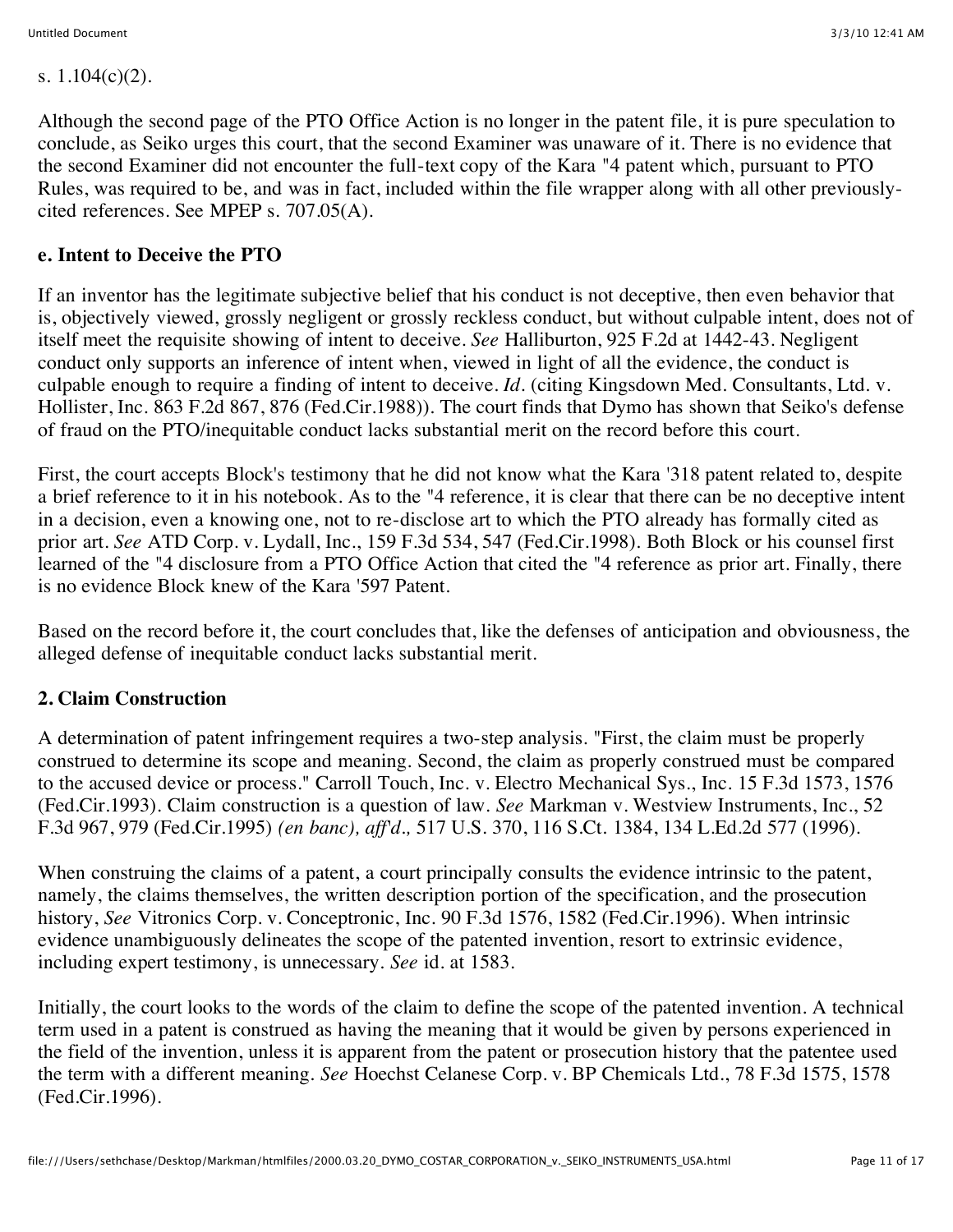Next, the court reviews the patent specification "to determine whether the inventor has used any terms in a manner inconsistent with their ordinary meaning." Vitronics, 90 F.3d at 1582.

The specification acts as a dictionary when it expressly defines terms used in the claims or when it defines terms by implication. Markman, 52 F.3d at 979. As we have repeatedly stated, "[c]laims must be read in view of the specification, of which they are a part." Id. at 979, The specification contains a written description of the invention which must be clear and complete enough to enable those of ordinary skill in the art to make and use it. Thus, the specification is always highly relevant to the claim construction analysis. Usually, it is dispositive; it is the single best guide to the meaning of a disputed term. Vitronics, 90 F.3d at 1582.

Claim 1 of the '156 patent reads:

A computer generated mailing label comprising:

a perforated strip of segmented self-adhesive labels, said perforations defining a plurality of fields wherein each field comprises a separate address label and a separate postage label to be affixed to an item to be mailed, the strip being adapted for use with a computer driven printer wherein the printer is adapted to print an intended recipient's address on the address label and a postal service approved postage indicia on the postage label in a preselected one of said fields.

The initial claim construction issue before the court is whether the use of the phrase "said perforations defining" in Claim 1 invokes a "means-plus-function" element under 35 U.S.C. s. 112, s. 6 . FN5 Having reviewed the claim and specification at issue, the court concludes that the phrase "said perforation defining, ..." is a means-plus-function claim, when read in conjunction with the definition of "perforations" in the specifications. See col. 2, line 65 to col. 3, line 3. The word as used in this claim is defined more broadly than its dictionary meaning, which would be a structure if so limited to the latter. *See* Cole v. Kimberly Clark, 102 F.2d 524, 531 (Fed.Cir.1996). Although the court recognizes that it is generally not appropriate to read into a claim the function of a particular example(s) found in the specification, *see Rodime, supra* 174 F.3d at 1302, the court concludes that it should do so here where the inventor clearly did not intend to limit this claim to the plain, ordinary and structural meaning of a word used in the claim. *See* Intellicall, Inc. v. Phonometrics, 952 F .2d 1384, 1387-88 (Fed.Cir.1992), quoting Lear Siegler, Inc. v. Aeroquip Corp., 733 F.2d 881, 889 (Fed.Cir.1984).

FN5. Section 112, para. 6 provides as follows:

An element in a claim for a combination may be expressed as a means or step for performing a specified function without the recital of structure, material, or acts in support thereof, and such claim shall be construed to cover the corresponding structure, material, or acts described in the specification and equivalents thereof.

### 35 U.S.C. s. 112, para. 6.

The use of the word "means" in a claim element FN6 raises a presumption that the element falls within s. 112, para. 6. Rodime PLC v. Seagate Technology, Inc., 174 F.3d 1294, 1302 (Fed.Cir.1999). This presumption has but two exceptions: "First, a claim element that uses the word 'means' but recites no function corresponding to the means does not invoke s. 112, para. 6. Second, even if the claim element specifies a function, if it also recites sufficient structure or material for performing that function, s. 112,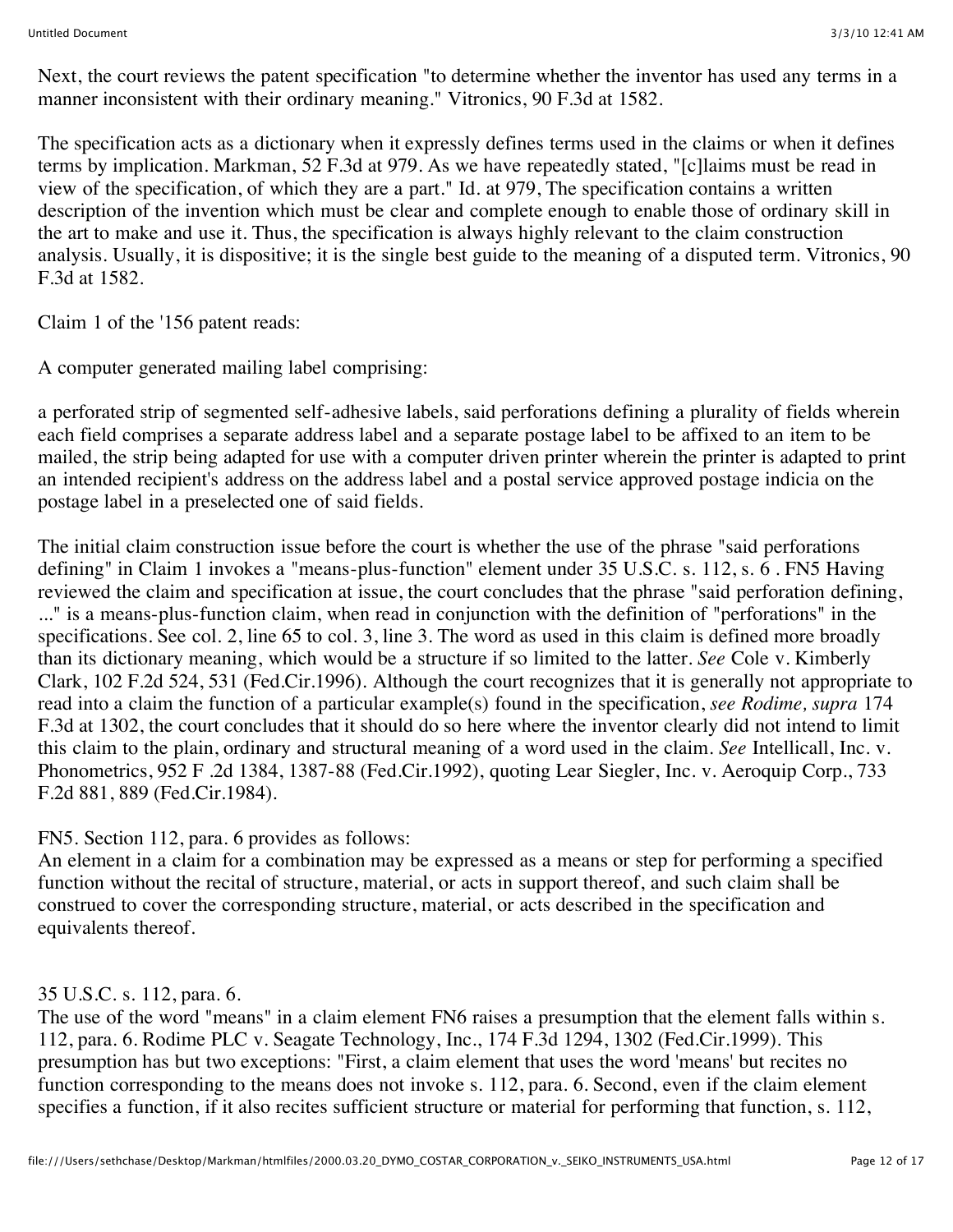para. 6 does not apply." *Id.* (internal citation omitted).

FN6. In this case, read in from the specification.

Here, neither exception to the presumption applies. The first exception does not apply because the claim element includes the corresponding function of "defining the individual fields." Nor does the second exception apply. Under such cases as Unidynamics Corporation v. Automatic Products International, 157 F.3d 1311, 1319 (Fed.Cir.1998), and Cole v. Kimberly Clark Corporation, 102 F.3d 524, 530 (Fed.Cir.1996), an element must recite a detailed structure to be removed from the reach of s. 112, para. 6. While an element need not contain an "exhaustive recitation" in order to be excluded from s. 112, para. 6, it must disclose "sufficient structure to perform entirely the claimed function [s]." Rodime 174 F.3d at 1304 (internal quotation marks omitted). Here, the element of Claim 1 at issue discloses "some non-exclusive examples of structure." See col. 2, line 5 to col. 3, line 3. Such disclosure is insufficient to remove the element from the reach of s. 112, para. 6. *See* Unidynamics, 157 F.3d at 1319 (holding use of structural term "spring" to be insufficient disclosure to avoid application of s. 112, para. 6).

Therefore, the court must interpret this element of Claim 1 according to the "structure, material, or acts described in the specification and equivalents thereof." 35 U.S.C. s. 112, para. 6. In so doing, the court may look to all parts of the specification, including, *inter alia*, the sections detailing the background, summary, and preferred embodiment of the invention. Signtech USA, Ltd. v. Vutek, Inc. 174 F.3d 1352, 1356-57 (Fed.Cir.1999). The court will do so mindful that use of means-plus-function language does not vitiate the requirement of s. 112, para. 2 that a claim "particularly point[ ] out and distinctly claim[ ] the subject matter which the applicant regards as his invention." 35 U.S.C. s. 112, para. 2; *see* In re Donaldson Co., 16 F.3d 1189, 1995 (Fed.Cir .1994). Even when "one employs means-plus-function language in a claim, one must set forth in the specification an adequate disclosure showing what is meant by that language." *Id.*

The court construes "said perforations defining ..." as the structure of holes, serrations, or dark lines that enable a printer to recognize (in order to group the address and postage label for each mailpiece within their own field) the beginning and end of each field of labels.

The remainder of Claim 1 is not expressed as means plus function. Therefore, the court construes them using general principles of claim construction. See p. 31-33, *supra.* The court construes the other elements of Claim 1 of the Block ' 156 patent is as follows:

(a) "strip of ... self-adhesive labels." The meaning is clear from the ordinary import of the constituent words and from '156 patent Fig. 1 and col. 2, lines 62-64 ("the strip (101) is shown to be a continuous roll (103)"). The court construes this to mean one label continuing after the other, that will adhere on their own.

(b) " 'segmented." The ordinary and customary meaning of segmented is "broken into pieces." The '156 patent specification confirms that, in the context of self-adhesive labels, "segmented" simply means "cut into pieces so as to be individually removable from the label backing." See, e.g., col. 3/1.11-13, 41-42 & Fig. 1 (referring to "four segmented self-adhesive labels (109, 111, 113, 115) ... which may be separated" and in turn depicting these four labels as adjacent, but not connected, pieces on the label strip. The court construes this word to mean separate from one another, and individually removable.

(c) "a plurality of fields." The specification makes clear that a "field" of labels is simply a set "contain[ing]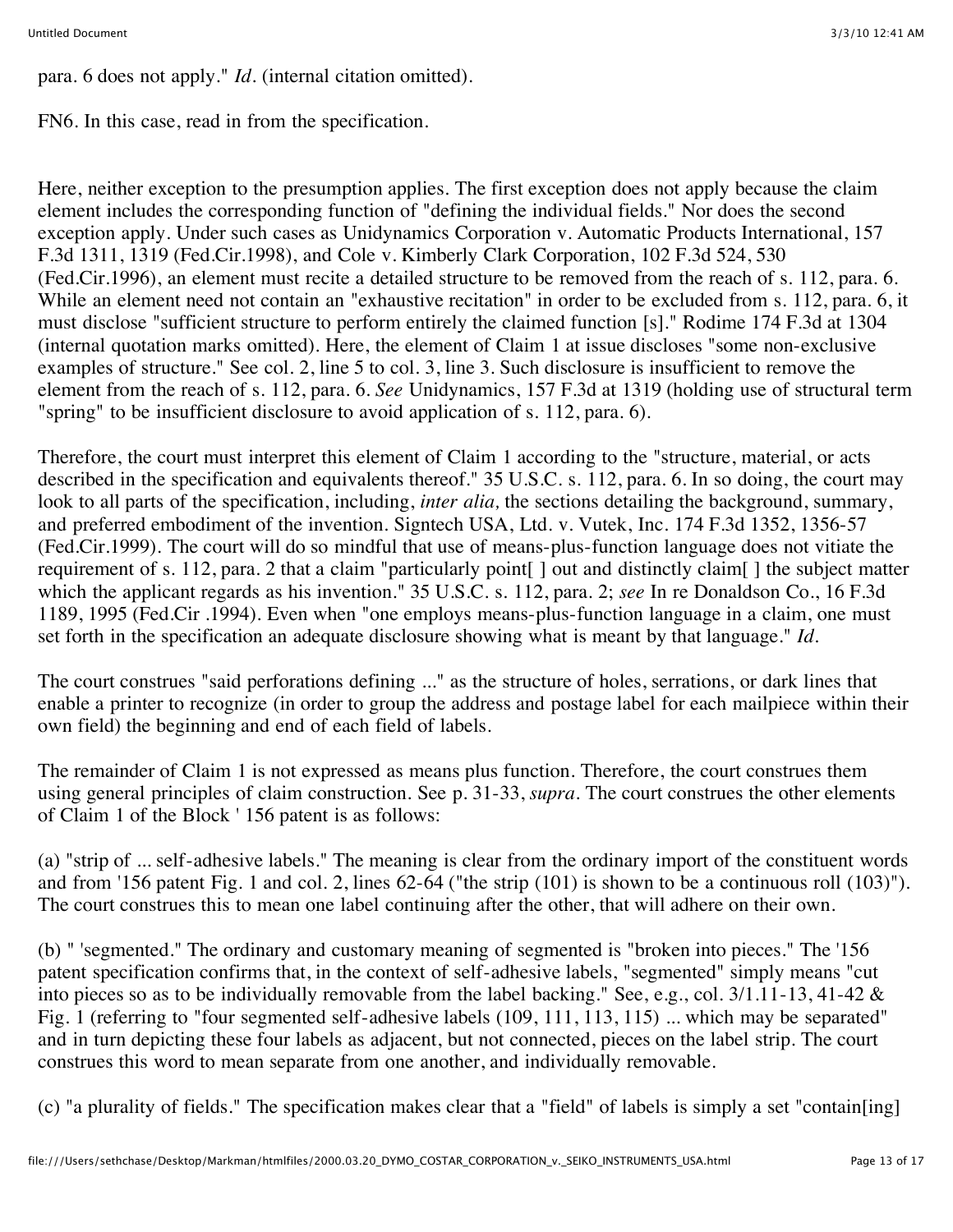multiple labels to be associated with a single item of mail." Col. 3/1.3-5. Figure 1 also shows that this field (item (107)) is made up of the "segmented self-adhesive labels" placed adjacent to one another and spaced from another similar set or field of labels. The court therefore construes this to mean more than one set, each set containing multiple labels.

(d) "wherein each field comprises a separate address label and a separate postage label to be affixed to an item to be mailed." This claim limitation is clear based on its ordinary and customary meaning. "The resultant group of labels within the field will thus comprise a unitary group of labels which may be separated and affixed to a single item to be mailed." '156 Patent, col. 3, lines 40-42. The court construes this phrase to mean that each set of multiple labels ("each field") contains at least two separate labels, one for address and one for postage.

(e) "the strip being adapted for use with a computer driven printer." This limitation is self-explanatory. *See* id. at col. 4, lines 43-47, 54-56 ("The printer is capable of feeding and printing on the continuous perforated strips (214) delineating fields of labels ... The printer may be dedicated label printer ... or may be any other type of printer capable of receiving and printing on continuous perforated sheets"). The court construes this to mean that the strip is capable of being fed into, and printed upon, by a printer controlled by a computer.

(f) "wherein the printer is adapted to print an intended recipient's address on the address label and a postal service approved postage indicia on the postage label in a preselected one of said fields." As to the "adapted to print" portion of this limitation, the specification describes the printer as "capable of receiving from the computer and printing on the appropriate label within each field of labels the recipient address and a USPS approved postage indicia of the proper postage amount." Id. at col. 4, lines 47-50. The specification contains nothing suggesting that the particular combination of hardware, firmware, and/or software that renders the printer able to do this task is required. Rather, if any combination of such renders the printer "capable" of such proper printing, the printer is "adapted for" such printing. The court construes this aspect of the claim to mean that the printer is capable of placing the postage information of the label designed for postage and the address information on the label designed for the address.

### **3. Infringement**

Literal infringement of a s. 112, para. 6 limitation requires that the relevant structure in the accused device perform the identical function recited in the claim and be identical or equivalent to the corresponding structure in the specification. *See, e.g., Al-* Site Corp. v. VSI Int'l, Inc., 174 F.3d 1308, 1320-21 (Fed.Cir.1999), Pennwalt Corp. v. Durand-Wayland, Inc., 833 F.2d 931, 934 (Fed.Cir.1987) (en banc). Court decisions emphasize that infringement depends on a showing of *both* identity of function and equivalency of means. See *e.g.,* King Instruments Corp. v. Perego, 65 F.3d 941, 945-46 (Fed.Cir.1995) ("[F]or a meansplus-function limitation to read on an accused device) the accused device must employ means identical or equivalent to the structures, material, or acts described in the patent specification. The accused device must also perform the identical function as specified in the claims"). Therefore, where either (1) the function of a means-plus-function limitation absent in an accused device, or (2) the means is not or equivalent, there can be no infringement of the claim. *See* Intellical, Inc. supra 952 F.2d at 1388-89.FN7

FN7. For example, *in* Kimberly Clark Corp. v. Johnson & Johnson, 745 F.2d 1437 (Fed.Cir.1984), U.S. patent No. 3,672,371 described an invention for a sanitary napkin in which two parallel lines of adhesive were used (1) to seal the overlapping sheet that formed the napkin cover, and (2) to attach the napkin to the supporting garment. Id. at 1441. The wrapper in the accused device was joined by a single adhesive strip,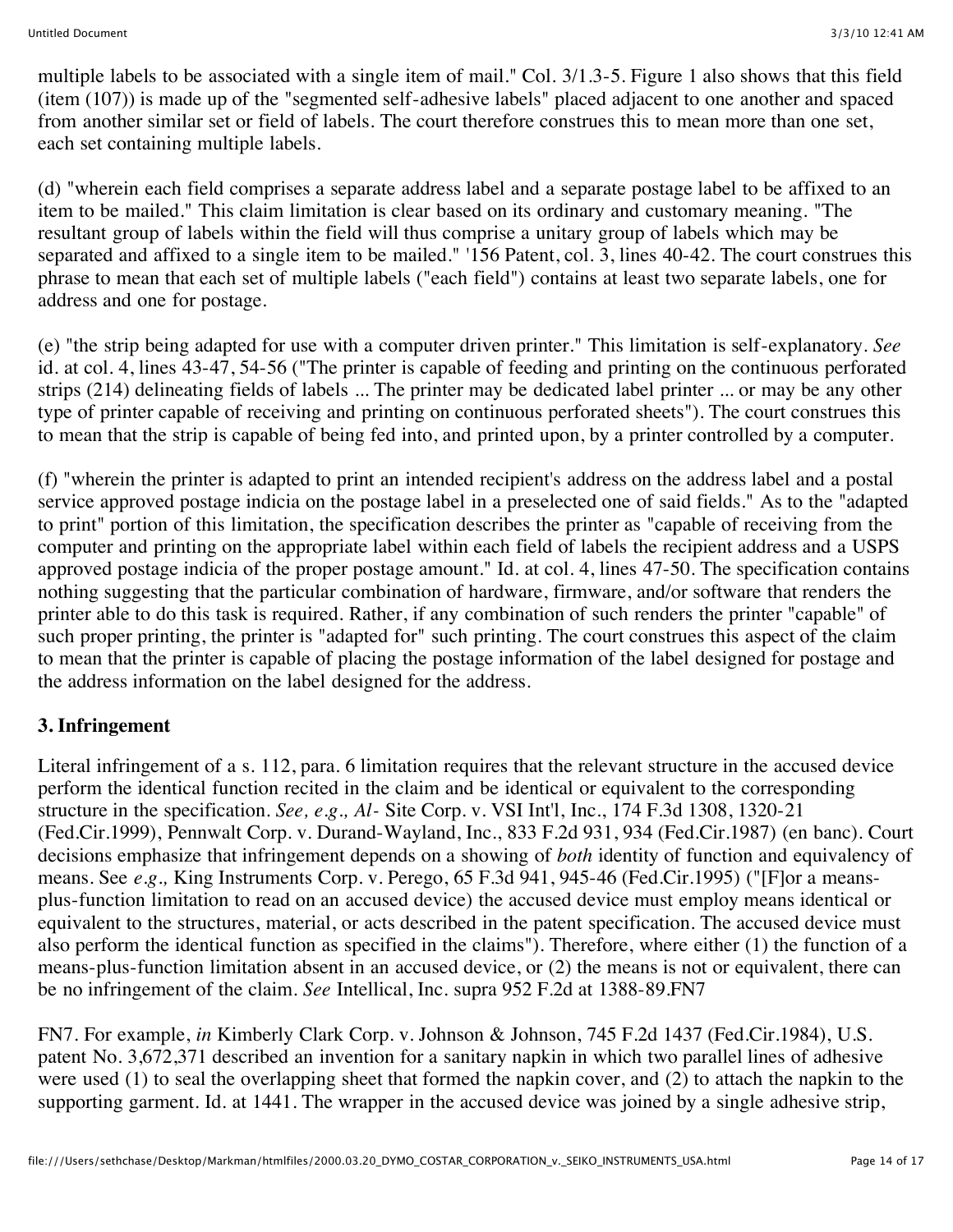and had a second adhesive strip which was intended for the sole purpose of garment attachment (although it did seal a portion of the napkin's internal structure which the first adhesive strip also joined). The Federal Circuit upheld the trial court's finding of non-infringement, both literally and by equivalents, primarily because "defendants avoid infringement by not having at least two lines of adhesive both of which penetrate and seal both portions of the wrapper overlap." Id. at 1457.

The Seiko products at issue have a black line on the back of every other label on a continuous strip. Seiko claims the only function of the black line is to align the roll in the printer; the "defining" of the field of labels is accomplished by its software. However, without the black line that appears at the beginning of the next field (or set), Seiko admitted that its printer would not recognize the end of the field. Thus, it does perform the same function as the black lines claimed in the '156 patent. Further, Seiko uses the identical means, *i.e.,* "dark lines that can be optically recognized by an electronic printer used in conjunction with the continuous strip of labels." ' 156 Patent, col. 3, lines 1-3. Therefore, the court concludes that Dymo has made a clear showing of likelihood of success on the merits in establishing that Seiko's labels literally infringe Dymo's '156 Patent.FN8

FN8. Alternatively, the Seiko labels infringe Claim 1 under the doctrine of equivalents. For instance, if any doubt existed as to whether the Seiko black boxes are "perforations defining" fields of labels, the evidence from Seiko's witness showing that the black boxes are required for proper alignment of the printing of successive fields (or sets) of Seiko labels, and for beginning and ending a set, establishes that the Seiko labels' black boxes perform the "perforating/defining" function in substaintially the same way, and to achieve substantially the same result ( *viz.,* confusion-free grouping of label segments for a mailpiece) as the claimed labels. *See* Warner Jenkinson Co., Inc. v. Hilton Davis Chem. Co., 520 U.S. 17, 39-40 (1997).

### **2. Irreparable Harm**

Having made a clear showing of likelihood of success on the merits, Dymo is entitled to a presumption of irreparable harm. Polymer Techs., supra, 103 F.3d at 974. The presumption is rebuttable. *Id.* However, it places the "ultimate burden of production" on this issue at this stage on Seiko. *Id.* (quoting *Reebok,* 32 F.3d at 1556). Examples of evidence offered by an infringer to satisfy this burden are set forth in the *Polymer* decision: evidence the alleged infringer will soon cease; evidence the patent holder has freely licensed the invention; evidence the patent holder has delayed in bringing suit. *Id.* at 974.

Seiko offered no evidence of this type. It did not claim it intended to cease marketing its products, there is no evidence Dymo has granted licenses under the patent, and the record clearly establishes that Dymo did not delay, commencing suit on the day the patent issued, January 4, 2000.

Seiko did adduce evidence concerning the ability to determine monetary damages in this case. However, this effort is inadequate to rebut the presumption. First, the court is not persuaded that all monetary damages could be reasonably calculated.FN9 Second, it ignores the protection given by the patents, particularly in the circumstances present here. This patent has just issued. It relates to an entirely new market, in connection with the internet.

FN9. For example, although Seiko sales of the internet postage labels could be established, it is not clear that all sales of printers or unrelated labels achieved because of the availability of internet postage/address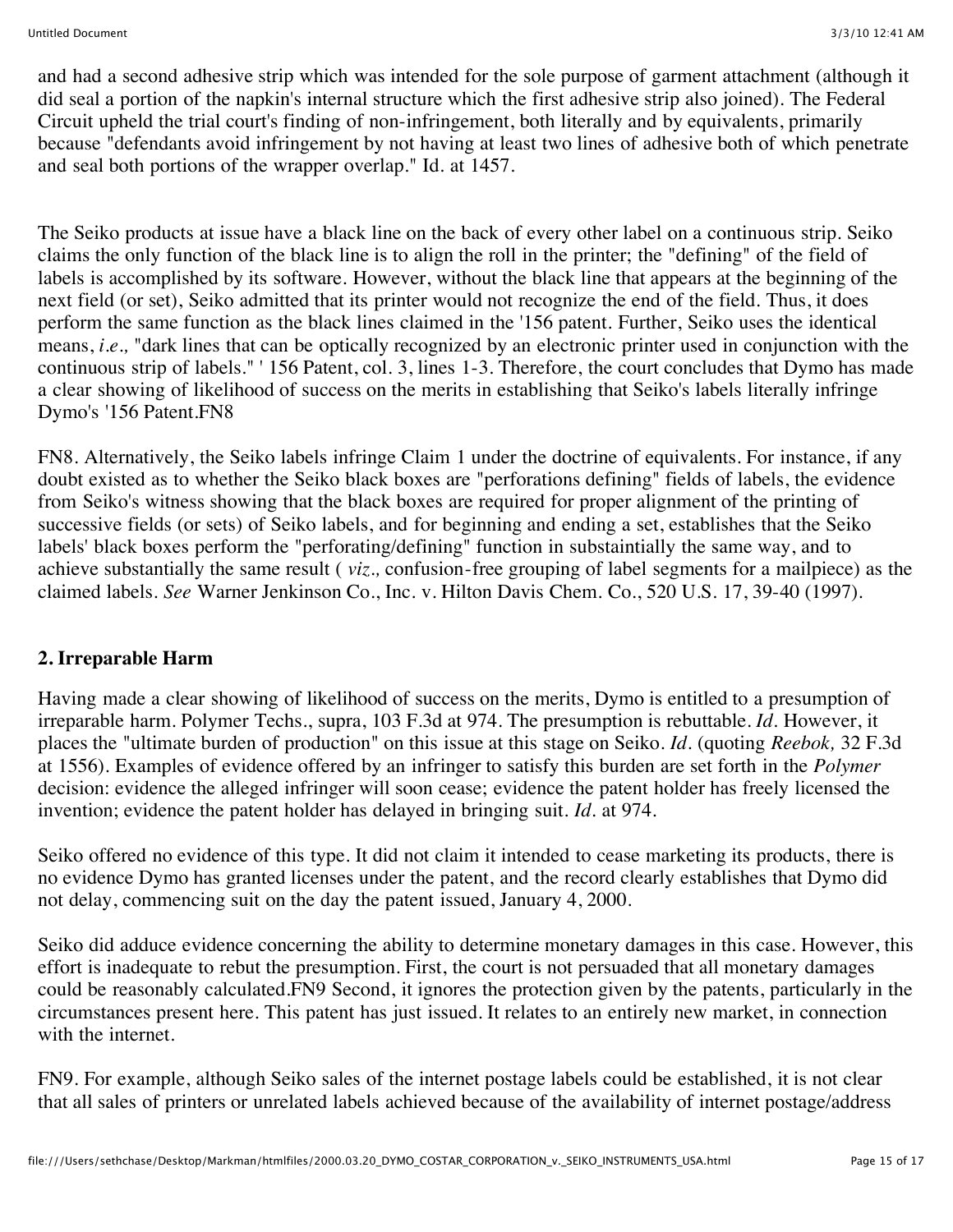labels could be reasonably determined.

Dymo's right to exclude Seiko from making and selling labels embodying the ' 156 patent labels is perhaps more critical at the present moment than it will be at any other time during the finite life of the patent, as it coincides with the initiation of the market for internet postage and affiliated products such as the Dymo Labels. In any business venture, gaining maximal customer goodwill, brand recognition and market share at an early stage is important. In the internet world, it is vital. The infancy of internet postage, and the opportunities it affords Dymo to gain market share for years to come as the sole legitimate initial supplier of USPS authorized labels designed for internet postage, is a scenario that will not repeat itself for Dymo. The difference in marketing a patented product such as the Dymo Labels on an exclusive basis, and marketing it in competition with an infringing product that offers the same innovative advantages, is obviously substantial.

Thus, Dymo has established, both by presumption and by evidence, that it will suffer irreparable harm. Seiko has not come forward with evidence that rebuts the presumption or that addresses Dymo's evidence of irreparable harm.

### **3. Balance of Hardships**

Under this third factor, the court must balance the relative conveniences and inconveniences resulting from the denial or granting of a preliminary injunction.

Seiko does not point to any substantial equities in its favor. It claims essentially the same hardship Dymo claims-exclusion from an infant market when new customer relationships are forming. However, given the clear showing of likelihood of success on the merits, this is a hardship that Seiko is not entitled to avoid. Therefore, the court concludes this factor does not weigh in Seiko's favor.

### **4. Public Interest**

The public interest is served by the protection of valid patents. *See* Smith Int'l., 718 F.2d at 1581; H.H. Robertson, Co., 820 F.2d at 391; Colonial Data Techs. Corp. v. Cybiotronics, Ltd., 1996 WL 875081 at (D.Conn.1996). The Federal Circuit has stated that "the focus of the ... public interest analysis should be whether there exists some critical public interest that would be injured by the grant of preliminary relief." Hybritech, Inc. v. Abbott Labs. 849 F.2d 1446, 1458 (Fed.Cir.1988). In other words, unless there appears to be a strong public interest affirmatively militating against injunctive relief, this factor presumptively weighs in the patentee's favor.

Here, no such countervailing interest exists. Seiko essentially makes a "pro-competition" argument as the basis for its public interest argument to deny an injunction. See Seiko Opposition (Dkt.# 27) at 32. However, the Constitution recognizes the grant of patent rights which are, *per se,* monopolies. See, e.g., E.I. du Pont de Nemours & Co. v. United States, 288 F.2d 904, 911 (Ct.Cl.1961). Seiko's public interest argument, in effect, assumes that Dymo's patent is invalid. If the court agreed with this assumption, it would agree with Seiko that the public interest favors fair competition. However, the court has found that Dymo will likely prevail on the merits in this case: its patent is valid and is infringed by Seiko. Thus, it is inapposite for Seiko to argue about "free market competition." Further, enjoining sales of the Seiko labels only after a full trial may have an unnecessary dampening effect on the overall market for internet postage if a substantial number of consumers have incurred sunk costs in Seiko supplies that could not then be used